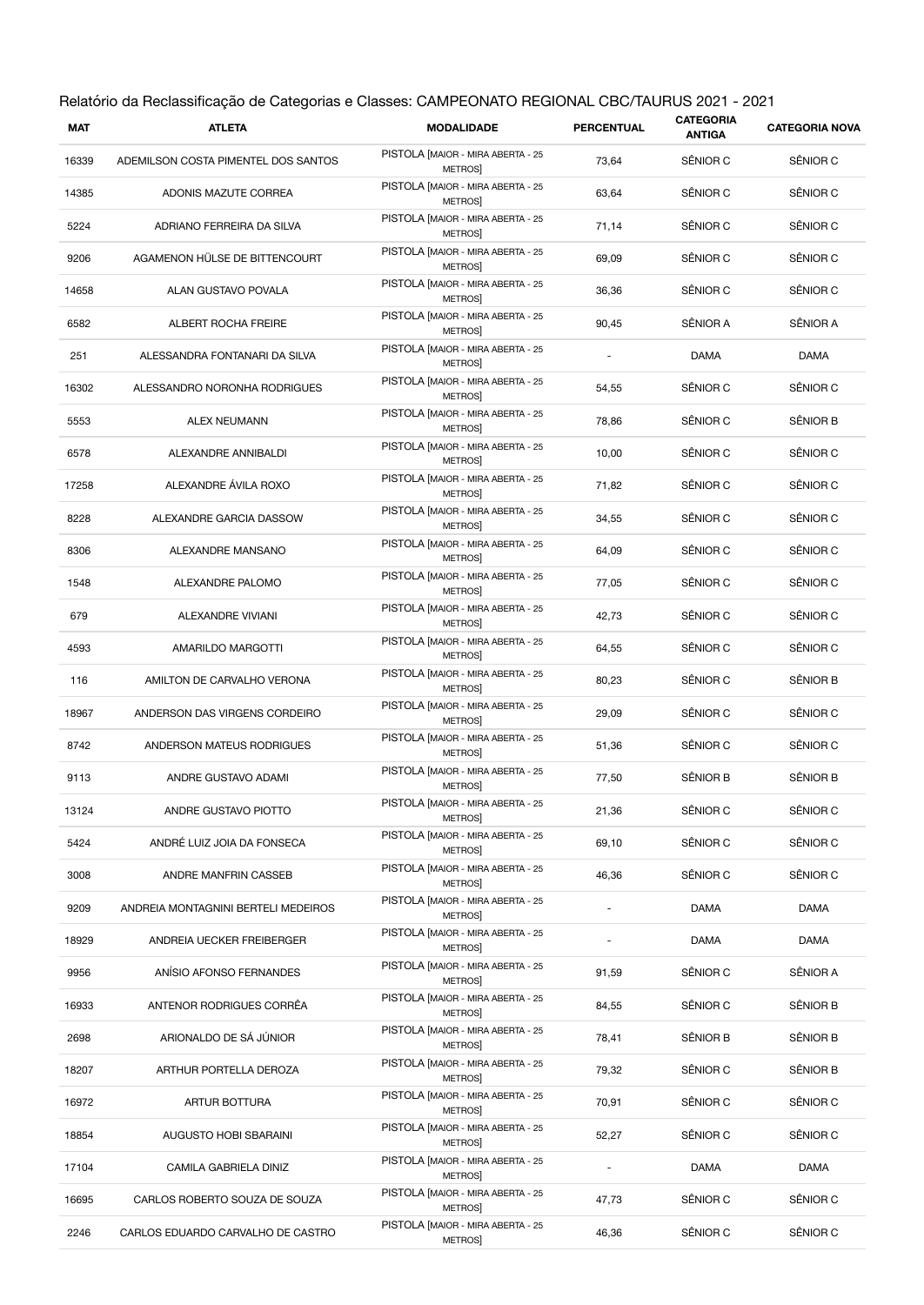| MAT   | <b>ATLETA</b>                       | <b>MODALIDADE</b>                                  | <b>PERCENTUAL</b>        | <b>CATEGORIA</b><br><b>ANTIGA</b> | <b>CATEGORIA NOVA</b> |
|-------|-------------------------------------|----------------------------------------------------|--------------------------|-----------------------------------|-----------------------|
| 8181  | CARLOS EDUARDO JERONIMO DA SILVA    | PISTOLA [MAIOR - MIRA ABERTA - 25<br><b>METROS</b> | 74,09                    | SÊNIOR C                          | SÊNIOR C              |
| 1905  | CARLOS EDUARDO MARTINI DE LOLO      | PISTOLA [MAIOR - MIRA ABERTA - 25<br><b>METROS</b> | 67,27                    | SÊNIOR C                          | SÊNIOR C              |
| 18576 | CARLOS EDUARDO SIMAL DA COSTA       | PISTOLA [MAIOR - MIRA ABERTA - 25<br><b>METROS</b> | 46,36                    | SÊNIOR C                          | SÊNIOR C              |
| 11938 | CARLOS GERZOSCHKOWITZ JUNIOR        | PISTOLA [MAIOR - MIRA ABERTA - 25<br><b>METROS</b> | 50,46                    | SÊNIOR C                          | SÊNIOR C              |
| 19616 | CARLOS HEITOR DE OLIVEIRA BELLEZA   | PISTOLA [MAIOR - MIRA ABERTA - 25<br><b>METROS</b> | 80,45                    | SÊNIOR B                          | SÊNIOR B              |
| 19303 | <b>CARLOS RENNO VIANNA</b>          | PISTOLA [MAIOR - MIRA ABERTA - 25<br><b>METROS</b> | 75,45                    | SÊNIOR C                          | SÊNIOR C              |
| 19494 | CARLOS ROBERTO PASQUALINI ALVES     | PISTOLA [MAIOR - MIRA ABERTA - 25<br><b>METROS</b> | 68,87                    | SÊNIOR C                          | SÊNIOR C              |
| 8203  | CARLOS TERENCE SALOMON VIEIRA       | PISTOLA [MAIOR - MIRA ABERTA - 25<br>METROS        | 44,78                    | SÊNIOR C                          | SÊNIOR C              |
| 20087 | CAURÊ LEITE SIMÕES CERRI            | PISTOLA [MAIOR - MIRA ABERTA - 25<br><b>METROS</b> | 20,91                    | SÊNIOR C                          | SÊNIOR C              |
| 2573  | CAZERIO CALABONE NETO               | PISTOLA [MAIOR - MIRA ABERTA - 25<br><b>METROS</b> | 88,18                    | SÊNIOR A                          | SÊNIOR A              |
| 1160  | CELSO EDUARDO SCHWARZENBECK         | PISTOLA [MAIOR - MIRA ABERTA - 25<br><b>METROS</b> | 82,96                    | SÊNIOR B                          | SÊNIOR B              |
| 8771  | <b>CLAIR ROQUE NOVAKOSKI</b>        | PISTOLA [MAIOR - MIRA ABERTA - 25<br>METROS        | 67,28                    | SÊNIOR C                          | SÊNIOR C              |
| 4378  | CLAUDIO LUIZ HOFFMANN JUNIOR        | PISTOLA [MAIOR - MIRA ABERTA - 25<br><b>METROS</b> | 62,73                    | SÊNIOR C                          | SÊNIOR C              |
| 13435 | <b>CLEITON MAZZA FERREIRA</b>       | PISTOLA [MAIOR - MIRA ABERTA - 25<br><b>METROS</b> | 65,00                    | SÊNIOR C                          | SÊNIOR C              |
| 19208 | CONRADO ALVIM SOUZA SIQUIEROLI      | PISTOLA [MAIOR - MIRA ABERTA - 25<br><b>METROS</b> | 48,18                    | SÊNIOR C                          | SÊNIOR C              |
| 20849 | DANIEL BEVILAQUA FONTENELI          | PISTOLA [MAIOR - MIRA ABERTA - 25<br>METROS        | 58,64                    | SÊNIOR C                          | SÊNIOR C              |
| 20049 | DANIEL DA ROCHA                     | PISTOLA [MAIOR - MIRA ABERTA - 25<br><b>METROS</b> | 54,09                    | SÊNIOR C                          | SÊNIOR C              |
| 18554 | DANIEL ULISSES DA MEDA              | PISTOLA [MAIOR - MIRA ABERTA - 25<br><b>METROS</b> | 55,91                    | SÊNIOR C                          | SÊNIOR C              |
| 19149 | DANIELE BELTRAMI FERNANDES          | PISTOLA [MAIOR - MIRA ABERTA - 25<br>METROS]       | $\overline{\phantom{a}}$ | <b>DAMA</b>                       | <b>DAMA</b>           |
| 8767  | DANILO LEONEL SILVA FERREIRA        | PISTOLA [MAIOR - MIRA ABERTA - 25<br>METROS        | 67,73                    | SÊNIOR C                          | SÊNIOR C              |
| 1837  | DANTE PAZZANESE DUARTE LANNA        | PISTOLA [MAIOR - MIRA ABERTA - 25<br><b>METROS</b> | 77,73                    | SENIOR B                          | <b>SENIOR B</b>       |
| 3820  | DARLAN CESAR GARBIN                 | PISTOLA [MAIOR - MIRA ABERTA - 25<br><b>METROS</b> | 39,09                    | SÊNIOR C                          | SÊNIOR C              |
| 20885 | DARLEY ANTÔNIO DE SOUZA             | PISTOLA [MAIOR - MIRA ABERTA - 25<br>METROS]       | 13,64                    | SÊNIOR C                          | SÊNIOR C              |
| 19308 | DESIREE GARCIA DE SIMAS             | PISTOLA [MAIOR - MIRA ABERTA - 25<br>METROS]       |                          | <b>DAMA</b>                       | <b>DAMA</b>           |
| 15668 | DHANUR ARJUNA GRIMONI               | PISTOLA [MAIOR - MIRA ABERTA - 25<br><b>METROS</b> | 83,87                    | SÊNIOR B                          | SÊNIOR B              |
| 18178 | DIEGO DE PAULA E SILVA              | PISTOLA [MAIOR - MIRA ABERTA - 25<br><b>METROS</b> | 71,36                    | SÊNIOR C                          | SÊNIOR C              |
| 18324 | DIEGO DE SOUZA MICHELS              | PISTOLA [MAIOR - MIRA ABERTA - 25<br><b>METROS</b> | 17,73                    | SÊNIOR C                          | SÊNIOR C              |
| 17126 | DIEGO FAJARDO MARANHA LEAO DE SOUZA | PISTOLA [MAIOR - MIRA ABERTA - 25<br>METROS]       | 76,36                    | SÊNIOR C                          | SÊNIOR C              |
| 2121  | DIOGO LACERDA                       | PISTOLA [MAIOR - MIRA ABERTA - 25<br>METROS        | 71,37                    | SÊNIOR C                          | SÊNIOR C              |
| 20264 | DIOGO RAFAEL DE OLIVEIRA            | PISTOLA [MAIOR - MIRA ABERTA - 25<br><b>METROS</b> | 67,27                    | SÊNIOR C                          | SÊNIOR C              |
| 19277 | DOUGLAS VICTOR PAZ SIABE            | PISTOLA [MAIOR - MIRA ABERTA - 25<br><b>METROS</b> |                          | JÚNIOR                            | JÚNIOR                |
| 11240 | EDER NEVES CASTILHO                 | PISTOLA [MAIOR - MIRA ABERTA - 25<br>METROS]       | 53,41                    | SÊNIOR C                          | SÊNIOR C              |
| 11865 | EDSON AROLDO ALENDE RODRIGUES       | PISTOLA [MAIOR - MIRA ABERTA - 25<br><b>METROS</b> | 43,18                    | SÊNIOR C                          | SÊNIOR C              |
| 18617 | EDUARDO CANTORI KARSBURG            | PISTOLA [MAIOR - MIRA ABERTA - 25<br><b>METROS</b> | 68,18                    | SÊNIOR C                          | SÊNIOR C              |
| 268   | EDUARDO LUCCHESE PRANTERA           | PISTOLA [MAIOR - MIRA ABERTA - 25<br><b>METROS</b> | 84,78                    | SÊNIOR B                          | SÊNIOR B              |
| 14117 | EDUARDO ZANCANER SALLES             | PISTOLA [MAIOR - MIRA ABERTA - 25<br>METROS]       | 59,55                    | SÊNIOR C                          | SÊNIOR C              |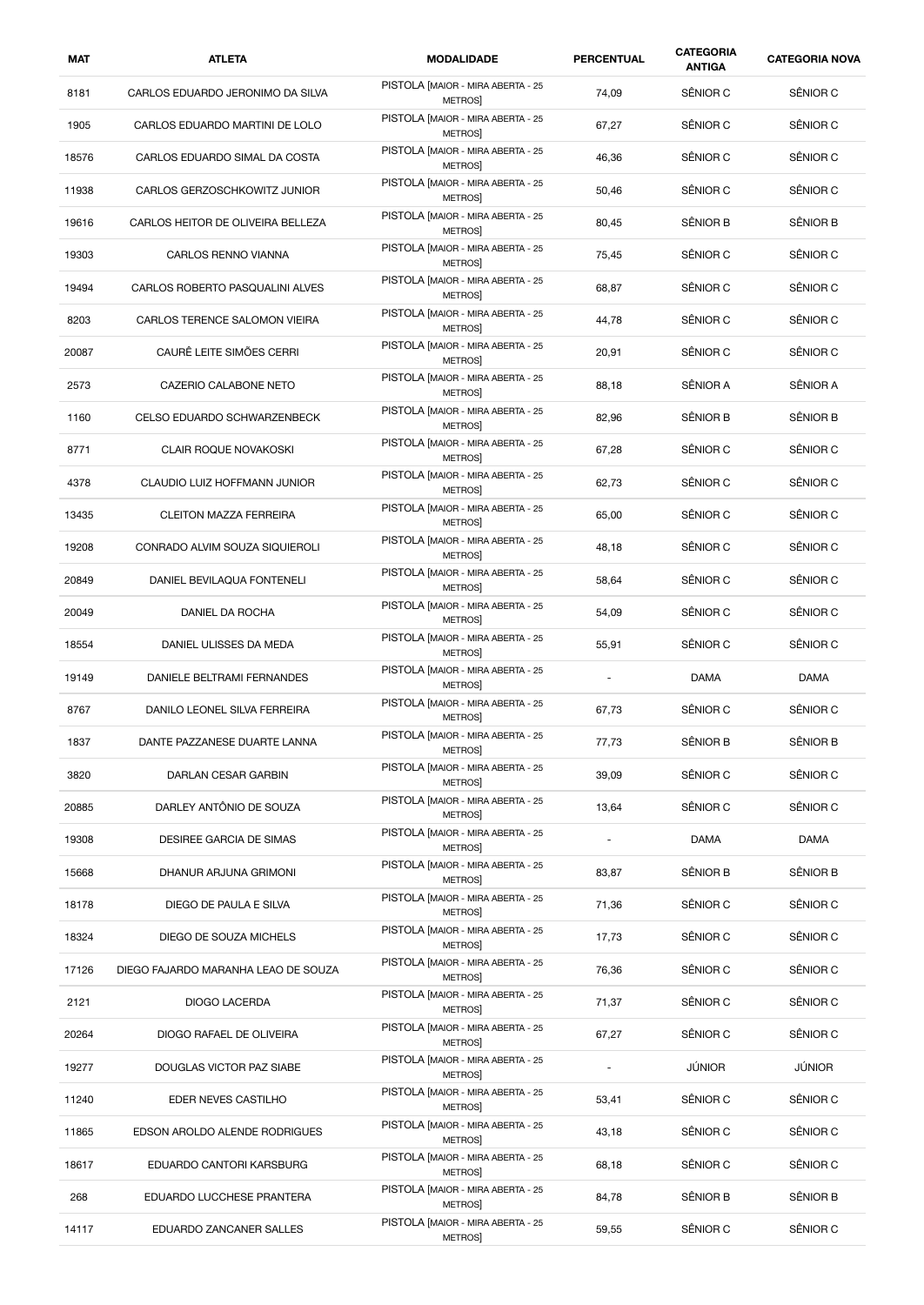| MAT   | <b>ATLETA</b>                                       | <b>MODALIDADE</b>                                  | <b>PERCENTUAL</b> | <b>CATEGORIA</b><br><b>ANTIGA</b> | <b>CATEGORIA NOVA</b> |
|-------|-----------------------------------------------------|----------------------------------------------------|-------------------|-----------------------------------|-----------------------|
| 18464 | <b>EMERSON LIZABELLO</b>                            | PISTOLA [MAIOR - MIRA ABERTA - 25<br><b>METROS</b> | 70,91             | SÊNIOR C                          | SÊNIOR C              |
| 5766  | ENZO BERTÃO                                         | PISTOLA [MAIOR - MIRA ABERTA - 25<br><b>METROS</b> | 75,91             | SÊNIOR B                          | SÊNIOR B              |
| 8436  | ERON ANGELI GOMES DA SILVA                          | PISTOLA [MAIOR - MIRA ABERTA - 25<br><b>METROS</b> | 61,82             | SÊNIOR C                          | SÊNIOR C              |
| 9629  | ESTEVÃO FRANCIS DE MARTINS PARREIRA                 | PISTOLA [MAIOR - MIRA ABERTA - 25<br><b>METROS</b> | 79,32             | SÊNIOR C                          | SÊNIOR B              |
| 19649 | <b>EVERTON HUBNER LEITE</b>                         | PISTOLA [MAIOR - MIRA ABERTA - 25<br><b>METROS</b> | 52,73             | SÊNIOR C                          | SÊNIOR C              |
| 18260 | <b>FABIANO HENRIQUE ROVERI</b>                      | PISTOLA [MAIOR - MIRA ABERTA - 25<br><b>METROS</b> | 29,55             | SÊNIOR C                          | SÊNIOR C              |
| 8849  | FABIO ALESSANDRE DE SOUZA                           | PISTOLA [MAIOR - MIRA ABERTA - 25<br><b>METROS</b> | 90,00             | SÊNIOR A                          | SÊNIOR A              |
| 17368 | <b>FÁBIO DE ANDRADE</b>                             | PISTOLA [MAIOR - MIRA ABERTA - 25<br>METROS        | 47,73             | SÊNIOR C                          | SÊNIOR C              |
| 9951  | FÁBIOSILVA ALMEIDA BARUCCI                          | PISTOLA [MAIOR - MIRA ABERTA - 25<br><b>METROS</b> | 79,77             | SÊNIOR C                          | SÊNIOR B              |
| 16896 | FABRICIO SIQUEIRA HENRIQUES                         | PISTOLA [MAIOR - MIRA ABERTA - 25<br><b>METROS</b> | 46,82             | SÊNIOR C                          | SÊNIOR C              |
| 1415  | FELIPE LONGO DELDUQUE TEIXEIRA                      | PISTOLA [MAIOR - MIRA ABERTA - 25<br><b>METROS</b> | 70,91             | SÊNIOR C                          | SÊNIOR C              |
| 5872  | FERNANDO AUGUSTO MEIRELLES TENFEN                   | PISTOLA [MAIOR - MIRA ABERTA - 25<br>METROS        | 72,27             | SÊNIOR C                          | SÊNIOR C              |
| 3764  | FERNANDO BALAU FERNANDES                            | PISTOLA [MAIOR - MIRA ABERTA - 25<br><b>METROS</b> | 25,00             | SÊNIOR C                          | SÊNIOR C              |
| 6422  | FERNANDO DE OLIVEIRA BARCELLOS                      | PISTOLA [MAIOR - MIRA ABERTA - 25<br><b>METROS</b> | 37,73             | SÊNIOR C                          | SÊNIOR C              |
| 9567  | FERNANDO GAZOLI ZORZETE                             | PISTOLA [MAIOR - MIRA ABERTA - 25<br><b>METROS</b> | 65,46             | SÊNIOR C                          | SÊNIOR C              |
| 4754  | <b>FLAVIO ALVES GALLO</b>                           | PISTOLA [MAIOR - MIRA ABERTA - 25<br><b>METROS</b> | 50,91             | SÊNIOR C                          | SÊNIOR C              |
| 4998  | FLAVIO MUASSAB SILVA LIMA                           | PISTOLA [MAIOR - MIRA ABERTA - 25<br><b>METROS</b> | 71,82             | SÊNIOR C                          | SÊNIOR C              |
| 16584 | FRANCISCO HERMES FREITAS DA SILVA                   | PISTOLA [MAIOR - MIRA ABERTA - 25<br><b>METROS</b> | 54,32             | SÊNIOR C                          | SÊNIOR C              |
| 20904 | FREDERICO CAMPOS SOARES GUIMARÃES                   | PISTOLA [MAIOR - MIRA ABERTA - 25<br>METROS]       | 40,91             | SÊNIOR C                          | SÊNIOR C              |
| 19159 | <b>GABRIEL FARACO GALEGO</b>                        | PISTOLA [MAIOR - MIRA ABERTA - 25<br>METROS        | 63,18             | SÊNIOR C                          | SÊNIOR C              |
| 19037 | <b>GENILSON ORIVALDO ZUNINO</b>                     | PISTOLA [MAIOR - MIRA ABERTA - 25<br><b>METROS</b> | 36,37             | SÊNIOR C                          | SENIOR C              |
| 2807  | GERALDO JOSE LUPIANHES MEDEIROS                     | PISTOLA [MAIOR - MIRA ABERTA - 25<br><b>METROS</b> | 50,00             | SÊNIOR C                          | SÊNIOR C              |
| 17247 | GIOVANNA OLIVEIRA DE SOUZA SHORT SOARES             | PISTOLA [MAIOR - MIRA ABERTA - 25<br>METROS]       | ÷,                | JÚNIOR                            | JÚNIOR                |
| 20902 | <b>GLAUBER BUCCO DE ALMEIDA</b>                     | PISTOLA [MAIOR - MIRA ABERTA - 25<br>METROS]       | 57,27             | SÊNIOR C                          | SÊNIOR C              |
| 20702 | GUILHERME AMARAL CARDOSO                            | PISTOLA [MAIOR - MIRA ABERTA - 25<br><b>METROS</b> | 52,73             | SÊNIOR C                          | SÊNIOR C              |
| 19371 | <b>GUILHERME RENNO</b>                              | PISTOLA [MAIOR - MIRA ABERTA - 25<br><b>METROS</b> | 28,64             | SÊNIOR C                          | SÊNIOR C              |
| 19344 | <b>GUSTAVO FERREIRA CASTELO BRANCO</b>              | PISTOLA [MAIOR - MIRA ABERTA - 25<br><b>METROS</b> | 55,23             | SÊNIOR C                          | SÊNIOR C              |
| 8485  | GUSTAVO FRANCISCO PACHECO                           | PISTOLA [MAIOR - MIRA ABERTA - 25<br><b>METROS</b> | 68,64             | SÊNIOR C                          | SÊNIOR C              |
| 10106 | <b>GUSTAVO LOBREGATTI</b>                           | PISTOLA [MAIOR - MIRA ABERTA - 25<br>METROS        | 69,55             | SÊNIOR C                          | SÊNIOR C              |
| 9303  | <b>GUSTAVO MACHADO VIANA</b>                        | PISTOLA [MAIOR - MIRA ABERTA - 25<br><b>METROS</b> | 78,64             | SÊNIOR C                          | SÊNIOR B              |
| 4172  | <b>HELINTON DE AVILA NUNES</b>                      | PISTOLA [MAIOR - MIRA ABERTA - 25<br><b>METROS</b> | 56,59             | SÊNIOR C                          | SÊNIOR C              |
| 2013  | HELIO PAULO MENABO CHRISTOFOLETTI<br><b>GANDINI</b> | PISTOLA [MAIOR - MIRA ABERTA - 25<br>METROS]       | 75,91             | SÊNIOR B                          | SÊNIOR B              |
| 19199 | HELIO PRADO PINHEIRO NETO                           | PISTOLA [MAIOR - MIRA ABERTA - 25<br>METROS        | 24,55             | SÊNIOR C                          | SÊNIOR C              |
| 3349  | HERNAN LUIS COSP BAREIRO                            | PISTOLA [MAIOR - MIRA ABERTA - 25<br><b>METROS</b> | 65,91             | SÊNIOR C                          | SÊNIOR C              |
| 18949 | IRLAN CESAR FERNANDES DE MOURA                      | PISTOLA [MAIOR - MIRA ABERTA - 25<br><b>METROS</b> | 30,00             | SÊNIOR C                          | SÊNIOR C              |
| 13669 | ISADORA CANO DE MATOS CABRAL                        | PISTOLA [MAIOR - MIRA ABERTA - 25<br>METROS]       | ÷,                | <b>JÚNIOR</b>                     | JÚNIOR                |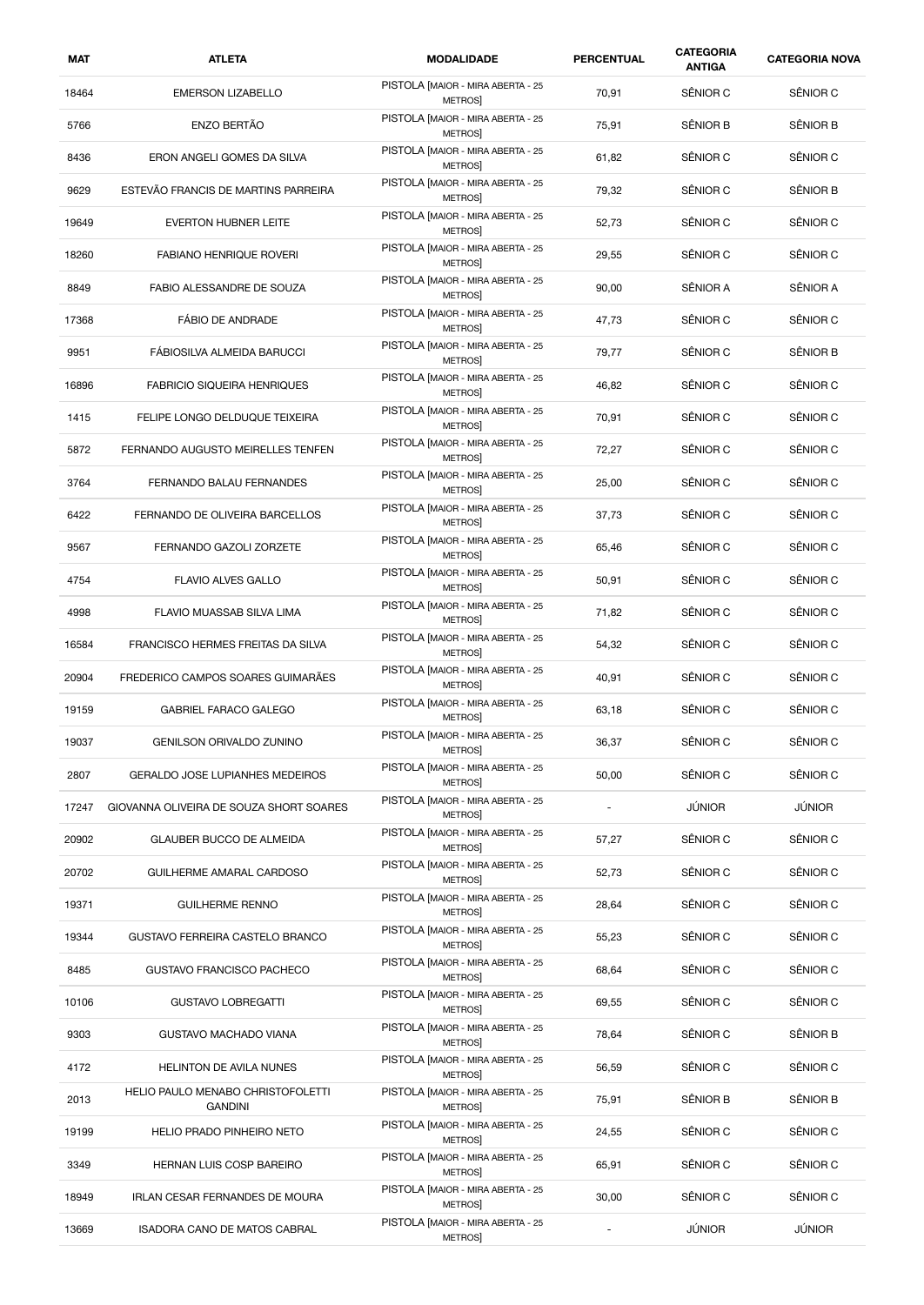| MAT   | <b>ATLETA</b>                      | <b>MODALIDADE</b>                                  | <b>PERCENTUAL</b> | <b>CATEGORIA</b><br><b>ANTIGA</b> | <b>CATEGORIA NOVA</b> |
|-------|------------------------------------|----------------------------------------------------|-------------------|-----------------------------------|-----------------------|
| 19409 | <b>ISRAEL CROISFELT BARBOZA</b>    | PISTOLA [MAIOR - MIRA ABERTA - 25<br><b>METROS</b> | 58,64             | SÊNIOR C                          | SÊNIOR C              |
| 5036  | <b>IVAIR DRESCH</b>                | PISTOLA [MAIOR - MIRA ABERTA - 25<br><b>METROS</b> | 72,05             | SÊNIOR B                          | SÊNIOR B              |
| 2701  | IVO LOURENÇO DIAS FOUTO            | PISTOLA [MAIOR - MIRA ABERTA - 25<br><b>METROS</b> | 78,87             | SÊNIOR C                          | SÊNIOR B              |
| 16044 | JAIR ANTONIO BREMM                 | PISTOLA [MAIOR - MIRA ABERTA - 25<br><b>METROS</b> | 62,96             | SÊNIOR C                          | SÊNIOR C              |
| 9377  | JAIR HILARIO ZORZI JUNIOR          | PISTOLA [MAIOR - MIRA ABERTA - 25<br><b>METROS</b> | 70,00             | SÊNIOR C                          | SÊNIOR C              |
| 19101 | JAIRO SANTOS ADÂES MOTTA           | PISTOLA [MAIOR - MIRA ABERTA - 25<br><b>METROS</b> | 55,68             | SÊNIOR C                          | SÊNIOR C              |
| 17917 | JEAN CARLO DAMASIO                 | PISTOLA [MAIOR - MIRA ABERTA - 25<br><b>METROS</b> | 57,27             | SÊNIOR C                          | SÊNIOR C              |
| 18140 | JENNIFER ONISHI BERALDO DE ALMEIDA | PISTOLA [MAIOR - MIRA ABERTA - 25<br>METROS        | ÷,                | <b>JÚNIOR</b>                     | <b>JÚNIOR</b>         |
| 18976 | JO JORDÃO PRUDENTE                 | PISTOLA [MAIOR - MIRA ABERTA - 25<br><b>METROS</b> | 64,77             | SÊNIOR C                          | SÊNIOR C              |
| 19950 | JOÃO EDNALDO BETTI                 | PISTOLA [MAIOR - MIRA ABERTA - 25<br><b>METROS</b> | 63,41             | SÊNIOR C                          | SÊNIOR C              |
| 14327 | JOAO GUILHERME CAETANO FERNANDES   | PISTOLA [MAIOR - MIRA ABERTA - 25<br><b>METROS</b> | 59,55             | SÊNIOR C                          | SÊNIOR C              |
| 15827 | JOÃO PAULO CARRARO                 | PISTOLA [MAIOR - MIRA ABERTA - 25<br><b>METROS</b> | 41,82             | SÊNIOR C                          | SÊNIOR C              |
| 11325 | JOÃO PAULO KLINCEVICIUS NASCIMENTO | PISTOLA [MAIOR - MIRA ABERTA - 25<br><b>METROS</b> | 72,73             | SÊNIOR C                          | SÊNIOR C              |
| 9598  | JOÃO RODRIGUES DE BRITO            | PISTOLA [MAIOR - MIRA ABERTA - 25<br><b>METROS</b> | 63,18             | SÊNIOR C                          | SÊNIOR C              |
| 9774  | JOAO VICTOR COCITO CORREA          | PISTOLA [MAIOR - MIRA ABERTA - 25<br>METROS]       | 77,27             | SÊNIOR C                          | SÊNIOR B              |
| 20933 | <b>JONAS FHIBEEN</b>               | PISTOLA [MAIOR - MIRA ABERTA - 25<br><b>METROS</b> | 61,36             | SÊNIOR C                          | SÊNIOR C              |
| 8482  | JONI CEZAR ALVES AYRES             | PISTOLA [MAIOR - MIRA ABERTA - 25<br><b>METROS</b> | 75,91             | SÊNIOR A                          | SÊNIOR A              |
| 12274 | JORGE HENRIQUE JUNQUEIRA MAGNINO   | PISTOLA [MAIOR - MIRA ABERTA - 25<br><b>METROS</b> | 15,91             | SÊNIOR C                          | SÊNIOR C              |
| 7661  | JORGE OLAVO HAHN C                 | PISTOLA [MAIOR - MIRA ABERTA - 25<br>METROS]       | 54,09             | SÊNIOR C                          | SÊNIOR C              |
| 6262  | JOSE EDUARDO DO AMARAL             | PISTOLA [MAIOR - MIRA ABERTA - 25<br><b>METROS</b> | 65,91             | SÊNIOR C                          | SÊNIOR C              |
| 17885 | JOSE EDUARDO GARCEZ KARSBURG       | PISTOLA [MAIOR - MIRA ABERTA - 25<br><b>METROS</b> | 73,87             | SENIOR C                          | SENIOR C              |
| 19294 | JOSE LOURENÇO DE ALMEIDA LINO      | PISTOLA [MAIOR - MIRA ABERTA - 25<br><b>METROS</b> | 28,64             | SÊNIOR C                          | SÊNIOR C              |
| 4696  | JOSE MARIO CALIENTO                | PISTOLA [MAIOR - MIRA ABERTA - 25<br>METROS]       | 71,82             | SÊNIOR C                          | SÊNIOR C              |
| 7999  | JOSE ORESTES FONSECA CAMPOS        | PISTOLA [MAIOR - MIRA ABERTA - 25<br>METROS]       | 76,82             | SÊNIOR C                          | SÊNIOR C              |
| 1139  | JOSELI APARECIDA DE SOUZA CARLOS   | PISTOLA [MAIOR - MIRA ABERTA - 25<br><b>METROS</b> |                   | <b>DAMA</b>                       | DAMA                  |
| 6767  | <b>JOUBERT TROVATI</b>             | PISTOLA [MAIOR - MIRA ABERTA - 25<br><b>METROS</b> | 74,77             | SÊNIOR C                          | SÊNIOR C              |
| 20670 | JUAN IGNACIO GAMBETTA              | PISTOLA [MAIOR - MIRA ABERTA - 25<br><b>METROS</b> | 46,37             | SÊNIOR C                          | SÊNIOR C              |
| 9111  | <b>JULIO CESAR CORRÊA</b>          | PISTOLA [MAIOR - MIRA ABERTA - 25<br>METROS]       | 65,00             | SÊNIOR C                          | SÊNIOR C              |
| 4680  | <b>JULIO CEZAR PETRIKOSKI</b>      | PISTOLA [MAIOR - MIRA ABERTA - 25<br>METROS        | 77,05             | SÊNIOR C                          | SÊNIOR C              |
| 10264 | <b>JULIO RIBEIRO DEL CISTIA</b>    | PISTOLA [MAIOR - MIRA ABERTA - 25<br><b>METROS</b> | 60,91             | SÊNIOR C                          | SÊNIOR C              |
| 19342 | <b>JUNIOR SCHRIPPE</b>             | PISTOLA [MAIOR - MIRA ABERTA - 25<br><b>METROS</b> | 83,64             | SÊNIOR A                          | SÊNIOR A              |
| 18942 | LEANDRO ALVES GOMES                | PISTOLA [MAIOR - MIRA ABERTA - 25<br>METROS]       | 19,10             | SÊNIOR C                          | SÊNIOR C              |
| 20213 | LEANDRO DE SOUSA CECILIO           | PISTOLA [MAIOR - MIRA ABERTA - 25<br><b>METROS</b> | 17,50             | SÊNIOR C                          | SÊNIOR C              |
| 683   | LEANDRO ESPER REIGOTA FERREIRA     | PISTOLA [MAIOR - MIRA ABERTA - 25<br><b>METROS</b> | 76,36             | SÊNIOR C                          | SÊNIOR C              |
| 9947  | LEANDRO RODRIGUES PALMA            | PISTOLA [MAIOR - MIRA ABERTA - 25<br><b>METROS</b> | 39,55             | SÊNIOR C                          | SÊNIOR C              |
| 8326  | LEONARDO DA SILVA GALLONI          | PISTOLA [MAIOR - MIRA ABERTA - 25<br>METROS]       | 64,55             | SÊNIOR C                          | SÊNIOR C              |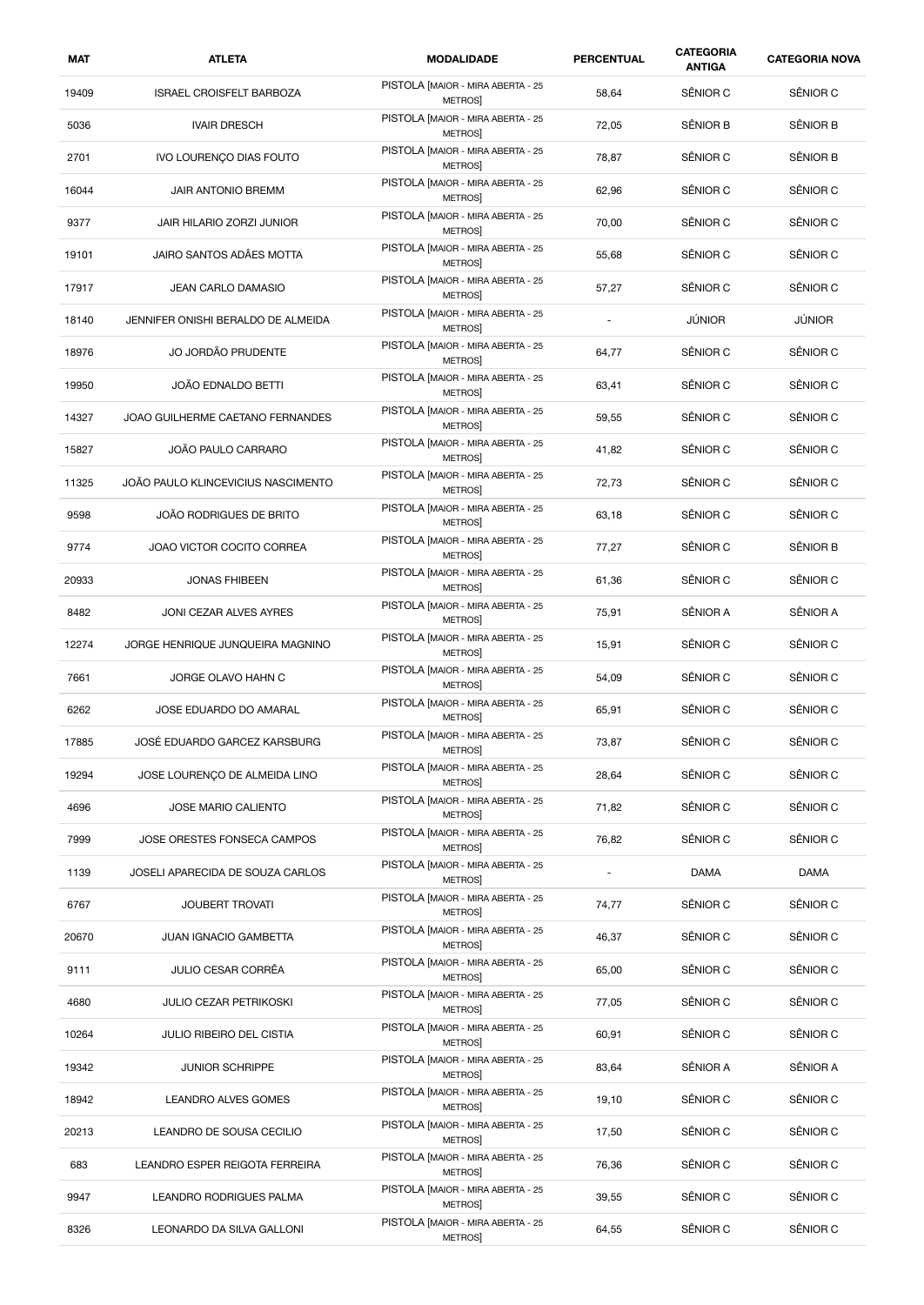| MAT   | <b>ATLETA</b>                         | <b>MODALIDADE</b>                                  | <b>PERCENTUAL</b>        | <b>CATEGORIA</b><br><b>ANTIGA</b> | <b>CATEGORIA NOVA</b> |
|-------|---------------------------------------|----------------------------------------------------|--------------------------|-----------------------------------|-----------------------|
| 14987 | <b>LEONARDO FERNANDES PEIXEIRO</b>    | PISTOLA [MAIOR - MIRA ABERTA - 25<br><b>METROS</b> | 43,18                    | SÊNIOR C                          | SÊNIOR C              |
| 18517 | LEONARDO FIGUEIREDO BARBOSA           | PISTOLA [MAIOR - MIRA ABERTA - 25<br><b>METROS</b> | 76,60                    | SÊNIOR C                          | SÊNIOR C              |
| 5430  | LEONARDO GUAZZELLI RODRIGUES ALVES    | PISTOLA [MAIOR - MIRA ABERTA - 25<br><b>METROS</b> | 71,59                    | SÊNIOR C                          | SÊNIOR C              |
| 3409  | LEONNARDO LOPES FERREIRA              | PISTOLA [MAIOR - MIRA ABERTA - 25<br><b>METROS</b> | 56,82                    | SÊNIOR C                          | SÊNIOR C              |
| 15803 | LILIANE CAGLIERANI CASANOVA           | PISTOLA [MAIOR - MIRA ABERTA - 25<br><b>METROS</b> | ÷,                       | <b>DAMA</b>                       | <b>DAMA</b>           |
| 11222 | <b>LUAN LOPES DOS SANTOS</b>          | PISTOLA [MAIOR - MIRA ABERTA - 25<br><b>METROS</b> | 43,18                    | SÊNIOR C                          | SÊNIOR C              |
| 18802 | LUANA AMOEDO MATIAS                   | PISTOLA [MAIOR - MIRA ABERTA - 25<br><b>METROS</b> | $\overline{\phantom{a}}$ | <b>DAMA</b>                       | <b>DAMA</b>           |
| 19625 | LUANNA FORNAZARI COLHADO              | PISTOLA [MAIOR - MIRA ABERTA - 25<br>METROS        | $\overline{\phantom{a}}$ | <b>DAMA</b>                       | <b>DAMA</b>           |
| 16444 | LUCAS GUILHERME DA SILVA              | PISTOLA [MAIOR - MIRA ABERTA - 25<br><b>METROS</b> | 88,64                    | SÊNIOR C                          | SÊNIOR A              |
| 1801  | LUCIANO CARUSI MAZZOTTINI             | PISTOLA [MAIOR - MIRA ABERTA - 25<br><b>METROS</b> | 71,36                    | SÊNIOR C                          | SÊNIOR C              |
| 3325  | LUCIANO ROGÉRIO BERTONI PRIMILA       | PISTOLA [MAIOR - MIRA ABERTA - 25<br><b>METROS</b> | 68,41                    | SÊNIOR C                          | SÊNIOR C              |
| 7667  | LUÍS FLÁVIO CIPRIANO BASTOS           | PISTOLA [MAIOR - MIRA ABERTA - 25<br><b>METROS</b> | 56,82                    | SÊNIOR C                          | SÊNIOR C              |
| 10666 | LUIZ ALBERTO BEHEREGARAY FILHO        | PISTOLA [MAIOR - MIRA ABERTA - 25<br><b>METROS</b> | 58,18                    | SÊNIOR C                          | SÊNIOR C              |
| 2237  | LUIZ EDUARDO MIYASHIRO                | PISTOLA [MAIOR - MIRA ABERTA - 25<br><b>METROS</b> | 77,28                    | SÊNIOR C                          | SÊNIOR B              |
| 5676  | LUIZ FABIANO EUZEBIO PINTO            | PISTOLA [MAIOR - MIRA ABERTA - 25<br>METROS]       | 75,46                    | SÊNIOR C                          | SÊNIOR C              |
| 17457 | LUIZ FIGUEIREDO DA SILVA              | PISTOLA [MAIOR - MIRA ABERTA - 25<br><b>METROS</b> | 37,27                    | SÊNIOR C                          | SÊNIOR C              |
| 20037 | LUIZ GUILHERME DE MAGALHÃES PINTO     | PISTOLA [MAIOR - MIRA ABERTA - 25<br><b>METROS</b> | 39,55                    | SÊNIOR C                          | SÊNIOR C              |
| 16985 | LUIZ NUNES SECCO                      | PISTOLA [MAIOR - MIRA ABERTA - 25<br><b>METROS</b> | 50,45                    | SÊNIOR C                          | SÊNIOR C              |
| 17239 | LUIZ PAULO PEREIRA LOPES LABADESSA    | PISTOLA [MAIOR - MIRA ABERTA - 25<br>METROS]       | 80,00                    | SÊNIOR B                          | SÊNIOR B              |
| 4781  | MAICO ALENCAR ALBERTI                 | PISTOLA [MAIOR - MIRA ABERTA - 25<br>METROS        | 74,78                    | SÊNIOR C                          | SÊNIOR C              |
| 4260  | MARA LUCIA CAMPOSAN ZILLE             | PISTOLA [MAIOR - MIRA ABERTA - 25<br><b>METROS</b> |                          | DAMA                              | <b>DAMA</b>           |
| 19036 | MARCELO AMARAL                        | PISTOLA [MAIOR - MIRA ABERTA - 25<br><b>METROS</b> | 24,55                    | SÊNIOR C                          | SÊNIOR C              |
| 18866 | MARCELO BONIN DILDA                   | PISTOLA [MAIOR - MIRA ABERTA - 25<br>METROS]       | 26,82                    | SÊNIOR C                          | SÊNIOR C              |
| 9231  | MARCELO DOS SANTOS RESENDE            | PISTOLA [MAIOR - MIRA ABERTA - 25<br>METROS]       | 72,50                    | SÊNIOR C                          | SÊNIOR C              |
| 4086  | MARCELO GRAZZIOTIN                    | PISTOLA [MAIOR - MIRA ABERTA - 25<br><b>METROS</b> | 69,55                    | SÊNIOR C                          | SÊNIOR C              |
| 8890  | MARCELO SALLES                        | PISTOLA [MAIOR - MIRA ABERTA - 25<br><b>METROS</b> | 78,87                    | SÊNIOR C                          | SÊNIOR B              |
| 18535 | MARCELO TECHY TRACZ MARCELINO MARTINS | PISTOLA [MAIOR - MIRA ABERTA - 25<br><b>METROS</b> | 43,64                    | SÊNIOR C                          | SÊNIOR C              |
| 19359 | <b>MARCIA MURUSSI</b>                 | PISTOLA [MAIOR - MIRA ABERTA - 25<br>METROS]       |                          | <b>DAMA</b>                       | <b>DAMA</b>           |
| 19397 | <b>MARCIO LANGARO</b>                 | PISTOLA [MAIOR - MIRA ABERTA - 25<br>METROS        | 37,73                    | SÊNIOR C                          | SÊNIOR C              |
| 2732  | MARCIO PIRES DE GODOY                 | PISTOLA [MAIOR - MIRA ABERTA - 25<br><b>METROS</b> | 77,73                    | SÊNIOR C                          | SÊNIOR B              |
| 16879 | MARCIO RENNAN ANDRELLO                | PISTOLA [MAIOR - MIRA ABERTA - 25<br><b>METROS</b> | 55,45                    | SÊNIOR C                          | SÊNIOR C              |
| 1499  | <b>MARCO ANTONIO IRSAI</b>            | PISTOLA [MAIOR - MIRA ABERTA - 25<br>METROS]       | 72,28                    | SÊNIOR C                          | SÊNIOR C              |
| 2747  | MARCO F. A. F. PONTE                  | PISTOLA [MAIOR - MIRA ABERTA - 25<br><b>METROS</b> | 77,05                    | SÊNIOR C                          | SÊNIOR C              |
| 16208 | MARCO TÚLIO GONÇALVES MOURA           | PISTOLA [MAIOR - MIRA ABERTA - 25<br><b>METROS</b> | 37,73                    | SÊNIOR C                          | SÊNIOR C              |
| 1188  | MARCOS AUGUSTO TOMAZINI               | PISTOLA [MAIOR - MIRA ABERTA - 25<br><b>METROS</b> | 61,14                    | SÊNIOR C                          | SÊNIOR C              |
| 8430  | MARCOS GONÇALVES SILVA                | PISTOLA [MAIOR - MIRA ABERTA - 25<br>METROS]       | 53,18                    | SÊNIOR C                          | SÊNIOR C              |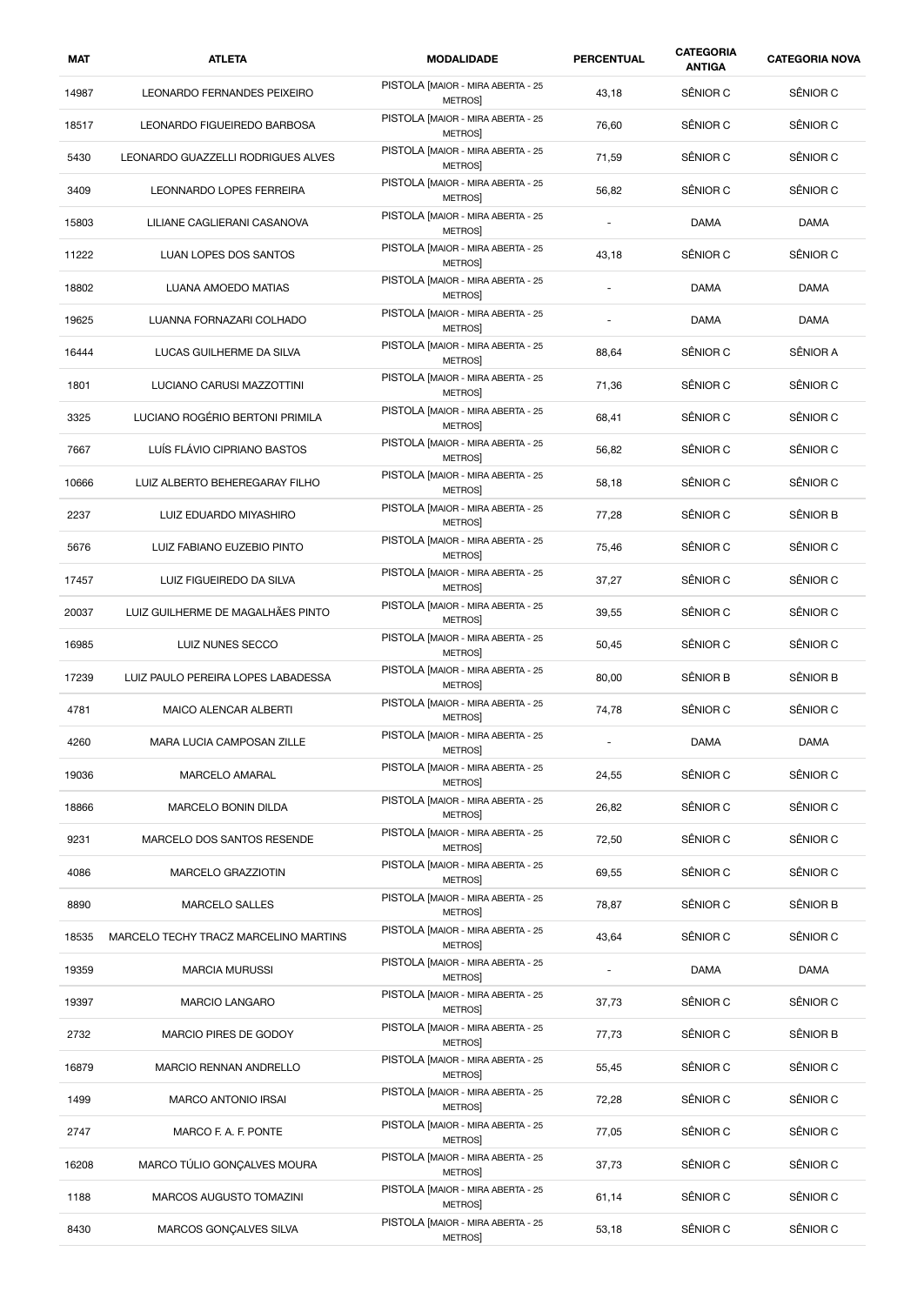| <b>MAT</b> | <b>ATLETA</b>                        | <b>MODALIDADE</b>                                  | <b>PERCENTUAL</b>        | <b>CATEGORIA</b><br><b>ANTIGA</b> | <b>CATEGORIA NOVA</b> |
|------------|--------------------------------------|----------------------------------------------------|--------------------------|-----------------------------------|-----------------------|
| 7247       | <b>MAREN CASTRO WINTER</b>           | PISTOLA [MAIOR - MIRA ABERTA - 25<br><b>METROS</b> | 70,00                    | SÊNIOR C                          | SÊNIOR C              |
| 16568      | MARIA ADRIANA PAZ SIABE              | PISTOLA [MAIOR - MIRA ABERTA - 25<br><b>METROS</b> | $\overline{\phantom{a}}$ | <b>DAMA</b>                       | <b>DAMA</b>           |
| 4308       | <b>MARINO HEINECK</b>                | PISTOLA [MAIOR - MIRA ABERTA - 25<br>METROS]       | 68,64                    | SÊNIOR C                          | SÊNIOR C              |
| 16728      | MARIO ROBERTO PEREIRA MENDONÇA FILHO | PISTOLA [MAIOR - MIRA ABERTA - 25<br><b>METROS</b> | 65,68                    | SÊNIOR C                          | SÊNIOR C              |
| 18441      | MATHEUS GUIMARÃES MARCELO            | PISTOLA [MAIOR - MIRA ABERTA - 25<br>METROS        | 55,45                    | SÊNIOR C                          | SÊNIOR C              |
| 3678       | MAURICIO JOSE DE OLIVEIRA DE DIANA   | PISTOLA [MAIOR - MIRA ABERTA - 25<br><b>METROS</b> | 59,55                    | SÊNIOR C                          | SÊNIOR C              |
| 4182       | MILENA ARRAIS SERODIO                | PISTOLA [MAIOR - MIRA ABERTA - 25<br>METROS        | $\overline{\phantom{a}}$ | <b>DAMA</b>                       | <b>DAMA</b>           |
| 16326      | MURILO AZEVEDO MARQUES               | PISTOLA [MAIOR - MIRA ABERTA - 25<br>METROS        | 77,27                    | SÊNIOR B                          | SÊNIOR B              |
| 20989      | MURILO SILVA GOMES                   | PISTOLA [MAIOR - MIRA ABERTA - 25<br>METROS        | 60,91                    | SÊNIOR C                          | SÊNIOR C              |
| 17677      | NIKOLAUS MARTINS DA COSTA RIDISSER   | PISTOLA [MAIOR - MIRA ABERTA - 25<br><b>METROS</b> | 8,18                     | SÊNIOR C                          | SÊNIOR C              |
| 6824       | NILSON VENERI DALBOSCO               | PISTOLA [MAIOR - MIRA ABERTA - 25<br>METROS]       | 85,68                    | SÊNIOR C                          | SÊNIOR B              |
| 16754      | <b>OLAVO LIMA AGUETONI</b>           | PISTOLA [MAIOR - MIRA ABERTA - 25<br><b>METROS</b> | 66,14                    | SÊNIOR C                          | SÊNIOR C              |
| 19084      | OLIMPIO DE CARVALHO MENDES NETO      | PISTOLA [MAIOR - MIRA ABERTA - 25<br>METROS        | 20,91                    | SÊNIOR C                          | SÊNIOR C              |
| 5206       | OTAVIO CREMONESI NETO                | PISTOLA [MAIOR - MIRA ABERTA - 25<br>METROS        | 41,36                    | SÊNIOR C                          | SÊNIOR C              |
| 1554       | PABLO REGINO                         | PISTOLA [MAIOR - MIRA ABERTA - 25<br>METROS]       | 85,91                    | SÊNIOR B                          | SÊNIOR B              |
| 19813      | PAULO RODRIGO PLENTZ                 | PISTOLA [MAIOR - MIRA ABERTA - 25<br><b>METROS</b> | 41,82                    | SÊNIOR C                          | SÊNIOR C              |
| 19709      | PEDRO FELIPE PORTELLA DEROZA         | PISTOLA [MAIOR - MIRA ABERTA - 25<br><b>METROS</b> | 80,00                    | SÊNIOR B                          | SÊNIOR B              |
| 17504      | PEDRO SARAGIOTO GERALDO NETO         | PISTOLA [MAIOR - MIRA ABERTA - 25<br><b>METROS</b> | 74,78                    | SÊNIOR C                          | SÊNIOR C              |
| 9977       | RAFAEL DONATTI                       | PISTOLA [MAIOR - MIRA ABERTA - 25<br>METROS]       | 85,00                    | SÊNIOR A                          | SÊNIOR A              |
| 20159      | RAFAEL OLIVEIRA SERRANO MANAZZANO    | PISTOLA [MAIOR - MIRA ABERTA - 25<br><b>METROS</b> | 65,91                    | SÊNIOR C                          | SÊNIOR C              |
| 5422       | RAFAEL SILVA CLAUBERG                | PISTOLA [MAIOR - MIRA ABERTA - 25<br>METROS        | 77,73                    | SËNIOR C                          | SENIOR B              |
| 19863      | RAFAEL TONELLO                       | PISTOLA [MAIOR - MIRA ABERTA - 25<br>METROS]       | 27,73                    | SÊNIOR C                          | SÊNIOR C              |
| 18662      | RAMON MENDES DOS SANTOS              | PISTOLA [MAIOR - MIRA ABERTA - 25<br><b>METROS</b> | 69,09                    | SÊNIOR C                          | SÊNIOR C              |
| 12886      | <b>REGINALDO DONIZETE PINTON</b>     | PISTOLA [MAIOR - MIRA ABERTA - 25<br><b>METROS</b> | 69,55                    | SÊNIOR C                          | SÊNIOR C              |
| 20111      | RENAN FERNANDO FRANCESCHI HOLZ       | PISTOLA [MAIOR - MIRA ABERTA - 25<br>METROS        | 87,73                    | SÊNIOR A                          | SÊNIOR A              |
| 6378       | <b>RENAN PAGLIA</b>                  | PISTOLA [MAIOR - MIRA ABERTA - 25<br><b>METROS</b> | 58,18                    | SÊNIOR C                          | SÊNIOR C              |
| 1529       | RENAN RODRIGUES CARNELOSSI           | PISTOLA [MAIOR - MIRA ABERTA - 25<br>METROS]       | 86,59                    | SÊNIOR B                          | SÊNIOR A              |
| 11821      | RICARDO AUDI FAGUNDES                | PISTOLA [MAIOR - MIRA ABERTA - 25<br>METROS]       | 25,23                    | SÊNIOR C                          | SÊNIOR C              |
| 1725       | RICARDO MENGATE GARCIA               | PISTOLA [MAIOR - MIRA ABERTA - 25<br>METROS        | 87,27                    | SÊNIOR B                          | SÊNIOR A              |
| 18948      | ROBERT MAURO LANG                    | PISTOLA [MAIOR - MIRA ABERTA - 25<br><b>METROS</b> | 63,64                    | SÊNIOR C                          | SÊNIOR C              |
| 13965      | ROBERTO JARDIM GALLO                 | PISTOLA [MAIOR - MIRA ABERTA - 25<br>METROS        | 52,73                    | SÊNIOR C                          | SÊNIOR C              |
| 1213       | ROBERTO LOMBELLO SILVA BARBIERI      | PISTOLA [MAIOR - MIRA ABERTA - 25<br>METROS]       | 72,73                    | SÊNIOR C                          | SÊNIOR C              |
| 19177      | ROBSON CORNELIO GOMES                | PISTOLA [MAIOR - MIRA ABERTA - 25<br>METROS        | 37,27                    | SÊNIOR C                          | SÊNIOR C              |
| 2904       | RODINEY MONTEIRO                     | PISTOLA [MAIOR - MIRA ABERTA - 25<br><b>METROS</b> | 71,82                    | SÊNIOR C                          | SÊNIOR C              |
| 1212       | RODRIGO APARECIDO XAVIER             | PISTOLA [MAIOR - MIRA ABERTA - 25<br>METROS]       | 85,68                    | SÊNIOR B                          | SÊNIOR B              |
| 18640      | RODRIGO BEIESTORF ROCHA              | PISTOLA [MAIOR - MIRA ABERTA - 25<br><b>METROS</b> | 63,64                    | SÊNIOR C                          | SÊNIOR C              |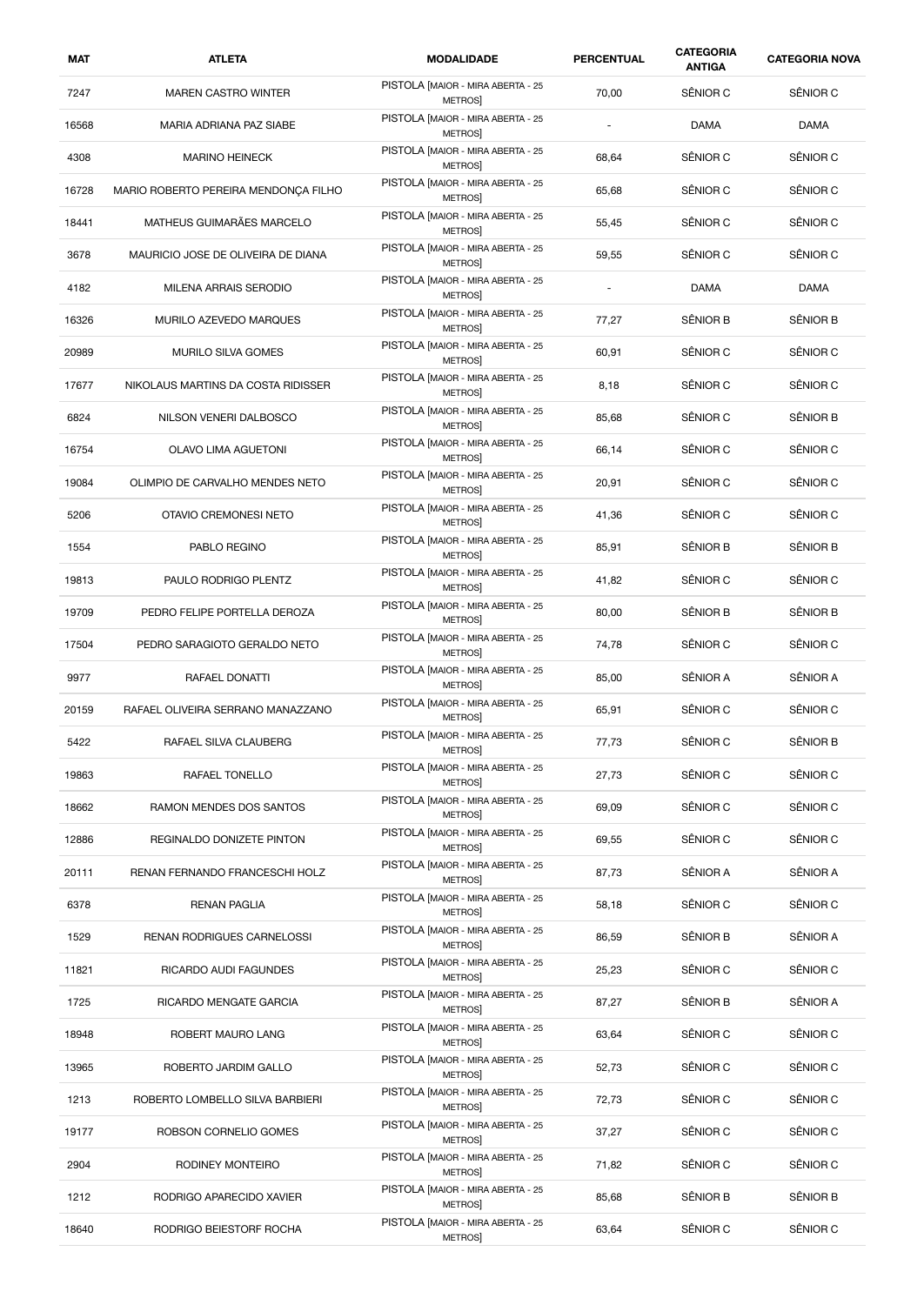| MAT   | <b>ATLETA</b>                       | <b>MODALIDADE</b>                                  | <b>PERCENTUAL</b>        | <b>CATEGORIA</b><br><b>ANTIGA</b> | <b>CATEGORIA NOVA</b> |
|-------|-------------------------------------|----------------------------------------------------|--------------------------|-----------------------------------|-----------------------|
| 18647 | RODRIGO DA SILVA FEITOSA            | PISTOLA [MAIOR - MIRA ABERTA - 25<br><b>METROS</b> | 54,09                    | SÊNIOR C                          | SÊNIOR C              |
| 9367  | RODRIGO FERNANDES DIAS              | PISTOLA [MAIOR - MIRA ABERTA - 25<br><b>METROS</b> | 75,00                    | SÊNIOR C                          | SÊNIOR C              |
| 6705  | RODRIGO FONTOURA ENGLERT            | PISTOLA [MAIOR - MIRA ABERTA - 25<br><b>METROS</b> | 70,45                    | SÊNIOR C                          | SÊNIOR C              |
| 8280  | RODRIGO JEOVENTINO DE OLIVEIRA      | PISTOLA [MAIOR - MIRA ABERTA - 25<br>METROS]       | 88,18                    | SÊNIOR A                          | SÊNIOR A              |
| 10246 | ROGÉRIO BATISTA                     | PISTOLA [MAIOR - MIRA ABERTA - 25<br><b>METROS</b> | 7,28                     | SÊNIOR C                          | SÊNIOR C              |
| 1227  | ROGÉRIO CESAR PEGORARO VILCHES      | PISTOLA [MAIOR - MIRA ABERTA - 25<br><b>METROS</b> | 84,77                    | SÊNIOR B                          | SÊNIOR B              |
| 7947  | ROMANO BELLEI                       | PISTOLA [MAIOR - MIRA ABERTA - 25<br>METROS]       | 36,36                    | SÊNIOR C                          | SÊNIOR C              |
| 14371 | RONEI MOTA SILVEIRA                 | PISTOLA [MAIOR - MIRA ABERTA - 25<br><b>METROS</b> | 27,73                    | SÊNIOR C                          | SÊNIOR C              |
| 20832 | RUBENS SALVIA FULBER                | PISTOLA [MAIOR - MIRA ABERTA - 25<br><b>METROS</b> | 12,27                    | SÊNIOR C                          | SÊNIOR C              |
| 20683 | RUY CÉSAR CAMARGO ABDO FILHO        | PISTOLA [MAIOR - MIRA ABERTA - 25<br><b>METROS</b> | 54,09                    | SÊNIOR C                          | SÊNIOR C              |
| 19433 | SANDRA NATALIE SILVA                | PISTOLA [MAIOR - MIRA ABERTA - 25<br>METROS]       | $\overline{a}$           | <b>DAMA</b>                       | <b>DAMA</b>           |
| 5730  | SAULO SANCHES SALLES                | PISTOLA [MAIOR - MIRA ABERTA - 25<br><b>METROS</b> | 51,82                    | SÊNIOR C                          | SÊNIOR C              |
| 14446 | SEBASTIAN HERNAN KELLY              | PISTOLA [MAIOR - MIRA ABERTA - 25<br><b>METROS</b> | 77,27                    | SÊNIOR C                          | SÊNIOR B              |
| 13748 | SELGUE CARDOSO DE PAULA             | PISTOLA [MAIOR - MIRA ABERTA - 25<br>METROS]       | 75,00                    | SÊNIOR C                          | SÊNIOR C              |
| 12411 | SERGIO APARECIDO FERNANDES          | PISTOLA [MAIOR - MIRA ABERTA - 25<br>METROS]       | 77,73                    | SÊNIOR C                          | SÊNIOR B              |
| 4389  | SERGIO CARLOS CARVALHO              | PISTOLA [MAIOR - MIRA ABERTA - 25<br><b>METROS</b> | 75,46                    | SÊNIOR C                          | SÊNIOR C              |
| 13198 | SERGIO KOMIYA                       | PISTOLA [MAIOR - MIRA ABERTA - 25<br><b>METROS</b> | 13,18                    | SÊNIOR C                          | SÊNIOR C              |
| 17487 | SIDNEI DOMINGOS MACHADO             | PISTOLA [MAIOR - MIRA ABERTA - 25<br><b>METROS</b> | 65,00                    | SÊNIOR C                          | SÊNIOR C              |
| 20731 | SUHAYL TURKI ASSAF                  | PISTOLA [MAIOR - MIRA ABERTA - 25<br>METROS]       | 45,00                    | SÊNIOR C                          | SÊNIOR C              |
| 17939 | TAINÁ JURITI FEIJÓ PINTO            | PISTOLA [MAIOR - MIRA ABERTA - 25<br><b>METROS</b> | $\overline{\phantom{a}}$ | <b>DAMA</b>                       | <b>DAMA</b>           |
| 15804 | <b>TARCIZIO WALECKI</b>             | PISTOLA [MAIOR - MIRA ABERTA - 25<br><b>METROS</b> | 60,45                    | SENIOR C                          | SÊNIOR C              |
| 10550 | THALES GIRARDI MAY                  | PISTOLA [MAIOR - MIRA ABERTA - 25<br>METROS]       | 56,82                    | SÊNIOR C                          | SÊNIOR C              |
| 16611 | THALES SALLAUME                     | PISTOLA [MAIOR - MIRA ABERTA - 25<br>METROS]       | 63,18                    | SÊNIOR C                          | SÊNIOR C              |
| 18153 | TIAGO ANTUNES FERREIRA VELARDINO    | PISTOLA [MAIOR - MIRA ABERTA - 25<br>METROS]       | 55,91                    | SÊNIOR C                          | SÊNIOR C              |
| 12964 | TIAGO DE FREITAS DA SILVA           | PISTOLA [MAIOR - MIRA ABERTA - 25<br><b>METROS</b> | 49,55                    | SÊNIOR C                          | SÊNIOR C              |
| 19444 | TIAGO VILARONGA BISINOTTO PINHO     | PISTOLA [MAIOR - MIRA ABERTA - 25<br>METROS]       | 6,36                     | SÊNIOR C                          | SÊNIOR C              |
| 4314  | ULISSES MUNIZ DE QUEIROZ            | PISTOLA [MAIOR - MIRA ABERTA - 25<br>METROS]       | 69,55                    | SÊNIOR C                          | SÊNIOR C              |
| 13960 | VALDECI FERNANDES DE OLIVEIRA       | PISTOLA [MAIOR - MIRA ABERTA - 25<br>METROS]       | 73,19                    | SÊNIOR C                          | SÊNIOR C              |
| 16566 | VALDEMIR RODRIGO SIABE              | PISTOLA [MAIOR - MIRA ABERTA - 25<br><b>METROS</b> | 64,55                    | SÊNIOR C                          | SÊNIOR C              |
| 1468  | <b>VALDO BUZUTI</b>                 | PISTOLA [MAIOR - MIRA ABERTA - 25<br>METROS]       | 82,73                    | SÊNIOR B                          | SÊNIOR B              |
| 18800 | <b>VICTOR MEIRA LEITE</b>           | PISTOLA [MAIOR - MIRA ABERTA - 25<br>METROS]       | 58,64                    | SÊNIOR C                          | SÊNIOR C              |
| 9306  | VIDAL PADILHA CHAGAS                | PISTOLA [MAIOR - MIRA ABERTA - 25<br>METROS]       | 84,09                    | SÊNIOR B                          | SÊNIOR B              |
| 18604 | VINICIUS APARECIDO SANTANA PINHEIRO | PISTOLA [MAIOR - MIRA ABERTA - 25<br>METROS]       | 41,37                    | SÊNIOR C                          | SÊNIOR C              |
| 7536  | VINICIUS DE MORAES                  | PISTOLA [MAIOR - MIRA ABERTA - 25<br>METROS]       | 53,18                    | SÊNIOR C                          | SÊNIOR C              |
| 16492 | VINICIUS MALAGOLI SILVA             | PISTOLA [MAIOR - MIRA ABERTA - 25<br>METROS]       | 76,37                    | SÊNIOR C                          | SÊNIOR C              |
| 18312 | WAGNER DE SOUZA VIANA               | PISTOLA [MAIOR - MIRA ABERTA - 25<br>METROS]       | 39,55                    | SÊNIOR C                          | SÊNIOR C              |
|       |                                     |                                                    |                          |                                   |                       |